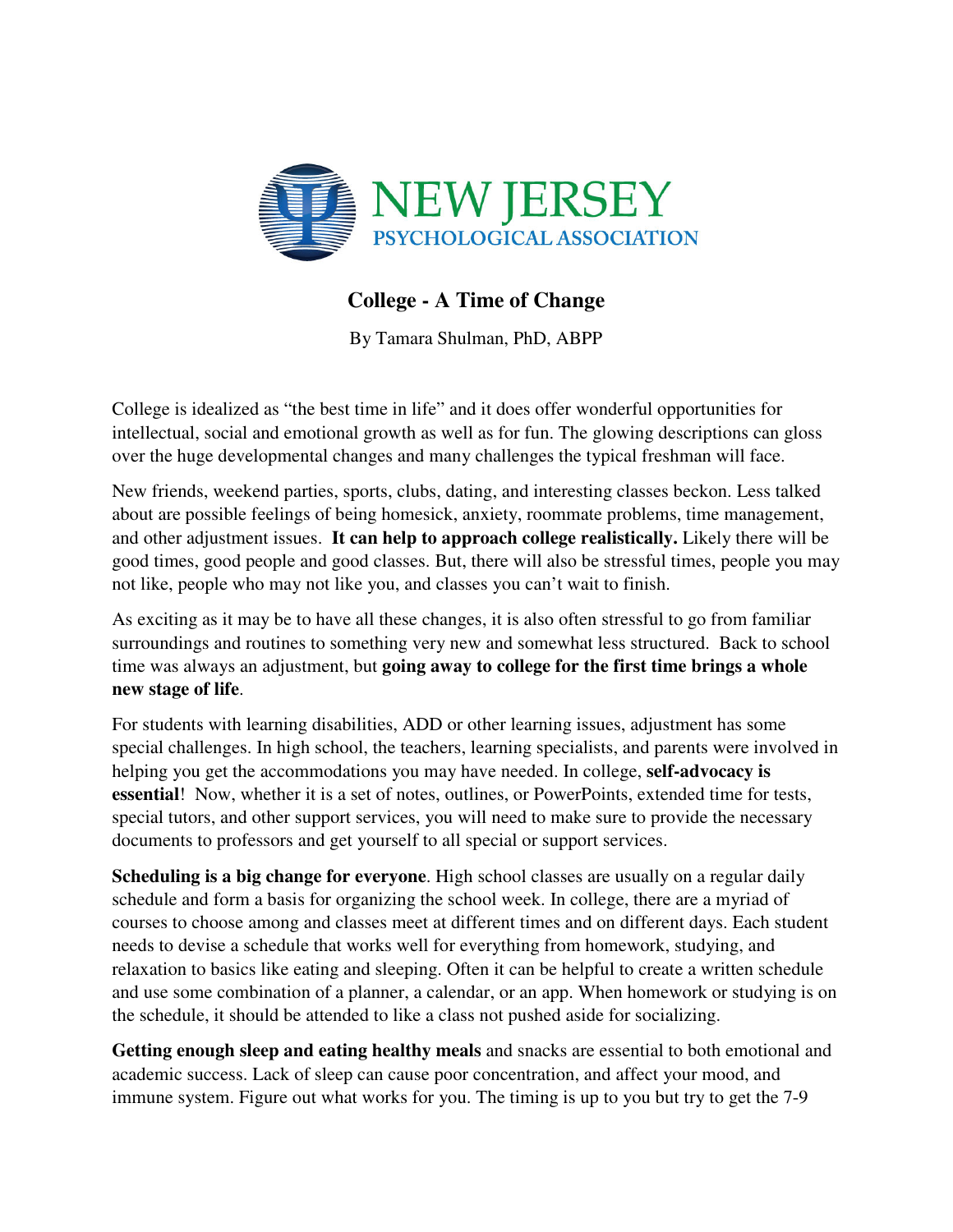hours of sleep that research shows most of us need to function well. Family meals and a stocked fridge used to help with food basics, but now you will need to do this on your own. If you have a meal plan, search out the healthy choices that you like. Often there is a fridge in the dorm or even a small one you can rent for your dorm room. This is ideal for storing healthy treats and snacks.

**Exercise has been shown to be important** for emotional as well as physical health. It's easier if you participate in a sport or enjoy working out, but also possible by scheduling time for long walks or finding a yoga or other exercise class on campus. Exercise helps both anxiety and depression. Consider different options: most campuses have a pool, as well as club sports, team sports, and even dorm sports in some instances. All can be done without being a star athlete. Most colleges usually have well equipped gyms available for all students.

**You are likely to have a roommate**. This may be a complete stranger or someone you met through an event or website for admitted students. You are now sharing your room that is usually a pretty small living area. One key to freshman happiness is establishing a good roommate relationship. This person does not have to end up being your new best friend but you do want to get along reasonably well. Often you may be able to Skype, Facetime, or text with a new roommate before you even arrive on campus. Start by having a conversation about each of your lifestyles and guidelines for living together. There are forms online you can access that may be helpful as guides to what you need to discuss. Sleep and study schedules, noise/music levels, guest and company policies, keeping the room neat, and many other issues will come up. Each of you wants to be comfortable in your dorm room so it is important to be both open and flexible about your own needs and preferences. **It can help to have a problem-solving attitude**. Unexpected things will happen (you may wake up to find your roommate in her bed with a new friend). Drinking and drugs can be an issue. Establishing a relationship of open, ongoing communication is really important. Speaking up tactfully and honestly is better than letting tension build. A resident advisor, usually a more senior student, might be helpful in resolving conflicts that are hard to solve.

If adjustment issues and homesickness are normal, **how do you know when to get help**? In the first few weeks so much is new that some anxiety is normal. Anxiety is your body's way of telling you to be alert, pay attention and take care of yourself. This is one of the reasons colleges have trained upper class students in the freshman dorms as advisors and professionally staffed counseling centers. If anxiety persists beyond a few weeks or homesickness is not lessening as you become involved in campus life, speak to your dorm advisor or consider counseling. College counseling centers, usually free to students, can offer individual or group therapy to help students adjust and cope effectively. The focus is usually college related issues and short term psychotherapy. The college counseling staff can refer you for ongoing psychotherapy if needed. Just as you would go to Health Services for a physical problem that was not improving, head to Student Counseling for upsetting feelings that are not improving.

I see many college students in my practice, especially starting in September and October. One thing I often suggest is to **stick to your own routines and to your current values**. That refers to sleeping and eating but also to friendship, sex, alcohol, and drugs. There can be a wish to explore